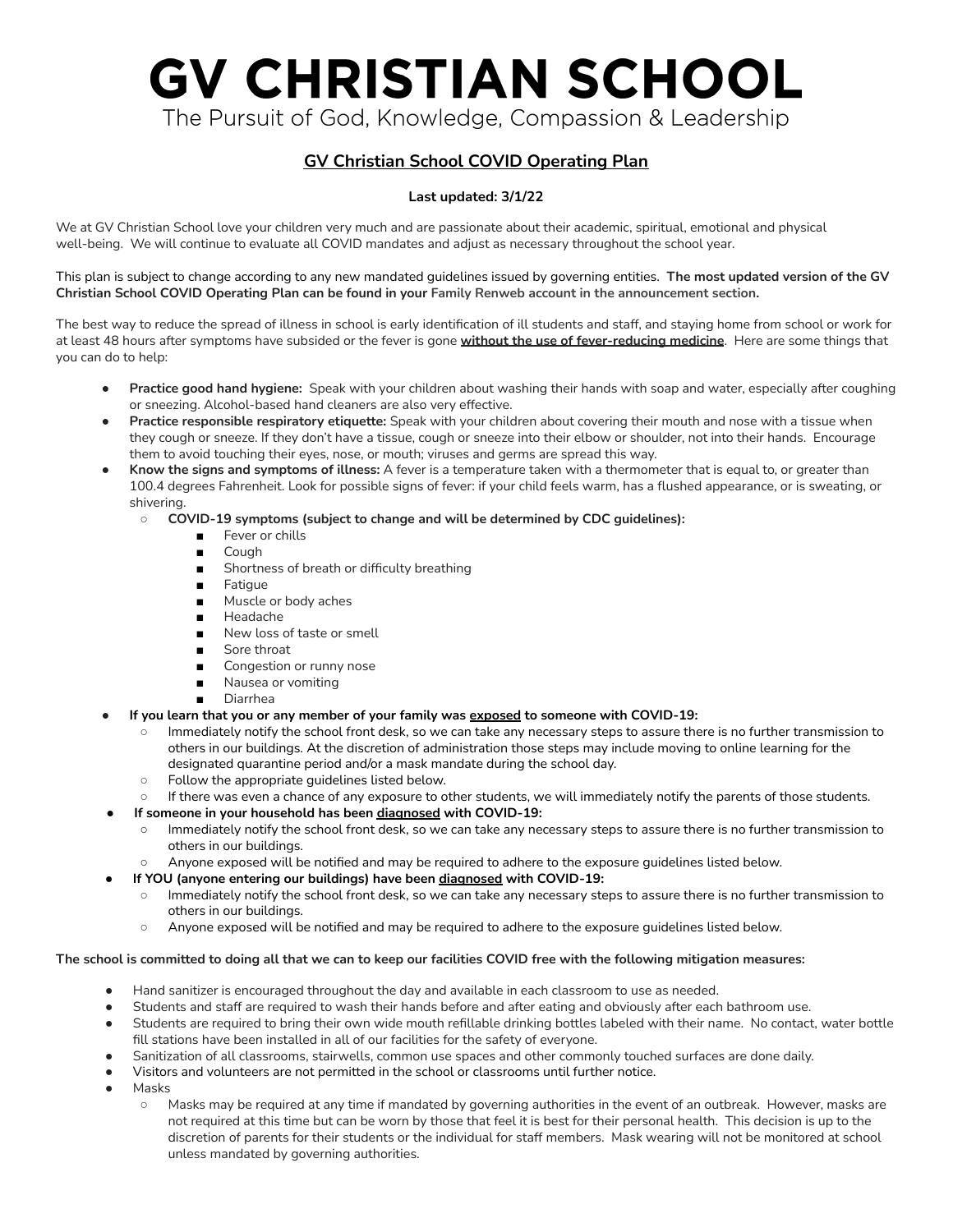- **COVID Vaccine** 
	- Receiving the COVID vaccine is up to the discretion of each family and staff member. Please click on the link if you have any questions about the vaccine from the SNHD: https://covid.southernnevadahealthdistrict.org/
- **Testing Plan** 
	- Students and staff members will be randomly selected on a weekly basis to be tested for COVID.
	- Every parent, student and staff member is asked to self assess for symptoms. We are all counting on each other to do the right thing by staying home and communicating with the school if they've been exposed to COVID-19, or exhibit any COVID-19 symptoms, which will greatly help to keep our children and our school COVID-19 free.
	- If symptoms are detected during the school day the student's parents will be called and asked to immediately come get their child AND all quarantine protocols (listed below) will be followed.
		- Since the symptoms of COVID-19 vary greatly, parents are required to pick up any student who states they do not feel well or demonstrates symptoms, within 1 hour after being notified. **After one hour** from the first notification, parents will be **charged \$1 a minute** until their child is picked up. Any sick child will be taken to a separate regularly sanitized "sick room" and placed under the watch of a staff member while they are waiting to be picked up. A nurturing 6 ft. social distancing will be strictly adhered to.

The steps for notification are as follows:

1) A phone call to the parent's cell, home, then work number

2) An email

3) If no contact has been made after 10 minutes from the first attempt, then those on the emergency contact list will be notified.

- Outbreak Identification, Reporting, and Response
	- Maintain ongoing documentation of symptoms, exposure, positive cases and contact tracing while working with the SNHD
	- Report positive cases to local health authorities
		- If anyone tested positive for COVID all CDC guidelines for isolation and/or qurantining will be followed
		- In the event of two positive cases in a classroom where exposure has occurred, parents and staff will be notified and the class will be quarantined for the CDC designated period of time unless otherwise indicated by governing authorities
		- Communicate to parents, students and staff of any positive cases in the classroom
		- Communicate to parents, students and staff of any changes in the GV Christian School COVID Operating Plan

#### **GVCS COVID-19 Isolation and Quarantine Protocols**

Isolation = those with COVID Quarantine = those exposed to COVID

**1)** If you **think** or **know** you have COVID and you have symptoms. Any person in this category must isolate themselves, separated from others, for 5 days since symptoms first appeared **AND** 24 hours have passed without any fever **AND** without the use of fever-reducing medication **AND** all other symptoms are improving.

**2)** Students and/or staff sent home due to reporting any COVID symptoms must isolate themselves for 5 days (see symptoms listed below) **OR** provide a negative test before returning to school.

**3)** If you **tested positive** for COVID but have no symptoms. Any person in this category must isolate themselves for 10 days. After 10 days have passed, **if you continue to have no symptoms**, you can return to school.

**4)** Any person who has been exposed to COVID, must quarantine themselves for 5 days after their last exposure.

**5)** If you live with someone who has COVID you are exposed everyday from day one of their first symptom through day 5. This is why you must initially quarantine for 5 days **AND** then quarantine for an additional 5 days (see the quarantine exceptions listed below for an option to shorten quarantine).

#### **Quarantine Exceptions:**

Anyone who has tested positive for COVID within the last 90 days, **AND** has recovered **AND** remains **without COVID symptoms** does not need to quarantine after an exposure.

All of our parents, students and staff are counting on everyone to do the right thing by staying home and communicating with the school if they've been exposed to COVID-19, or exhibit any COVID-19 symptoms, which will greatly help to keep our children and our school **COVID-19 free.**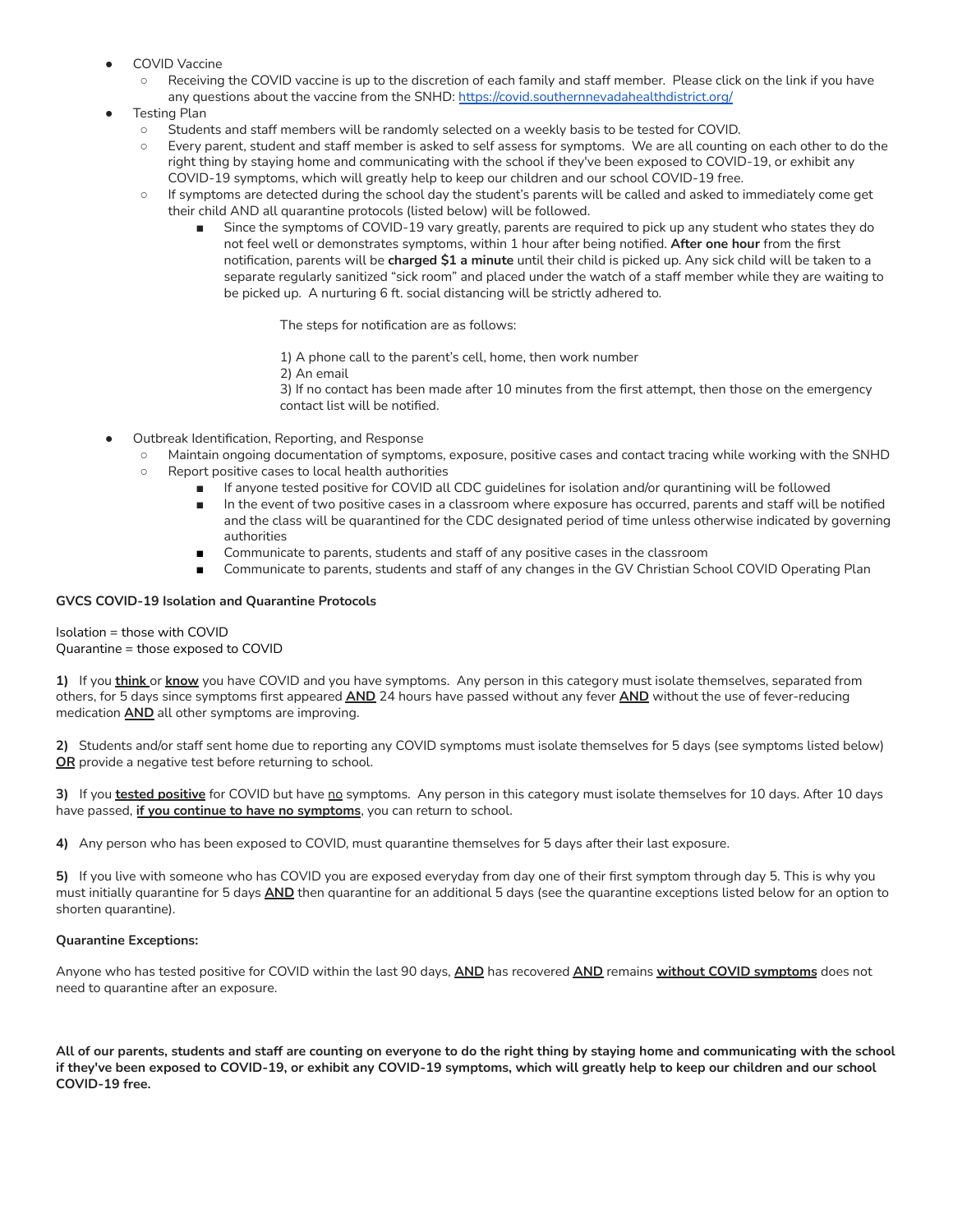# **GV CHRISTIAN SCHOOL** The Pursuit of God, Knowledge, Compassion & Leadership

## **GV Christian School Parent & Student COVID-19/Sickness/Virus Agreement**

We at Green Valley Christian Center and Green Valley Christian School love your children very much and are passionate about their academic, spiritual, emotional and physical well-being.

All of our parents, students and staff are counting on everyone to do the right thing by staying home and **communicating with the school if they've been exposed to COVID-19, or exhibit any COVID-19 symptoms, which will greatly help to keep our children and our school COVID-19 free.**

The **GV Christian School 2021-2022 Operating Plan** is subject to change according to any new mandated guidelines issued by governing entities. **The GV Christian School 2021-2022 Operating Plan document can be found in my Family Renweb account in the announcement section.**

I acknowledge that I have read the GV Christian School 2021-2022 Operating Plan and understand that the most updated version is posted in my Family Renweb account in the announcement section. **I have read and agree to uphold** and adhere to all safety protocols listed in the GV Christian School 2021-2022 Operating Plan and any additional **safety measures that may be mandated to keep our community safe.**

By signing below I agree to indemnify, defend, and hold GV Christian Center and GV Christian School harmless from and against any and all claims, actions, suits, demands, assessments, or judgments asserted, and any and all losses, liabilities, damages, costs, and expenses (including, without limitation, attorneys fees, accounting fees, and investigation costs to the extent permitted by law) alleged or incurred arising out of or relating to any operations, acts, or omissions of the indemnifying party or any of its employees, agents, and invitees in the exercise of the indemnifying party's rights or the performance or observance of the indemnifying party's obligations under this agreement.

parent name (please print) and parent signature date date date

\_\_\_\_\_\_\_\_\_\_\_\_\_\_\_\_\_\_\_\_\_\_\_\_\_\_\_\_\_\_\_\_\_\_\_\_ \_\_\_\_\_\_\_\_\_\_\_\_\_\_\_\_\_\_\_\_\_\_\_\_\_\_\_\_\_\_\_\_\_\_\_ \_\_\_\_\_/\_\_\_\_\_/\_\_\_\_\_

student name (please print) and student signature date date date

\_\_\_\_\_\_\_\_\_\_\_\_\_\_\_\_\_\_\_\_\_\_\_\_\_\_\_\_\_\_\_\_\_\_\_\_ \_\_\_\_\_\_\_\_\_\_\_\_\_\_\_\_\_\_\_\_\_\_\_\_\_\_\_\_\_\_\_\_\_\_\_ \_\_\_\_\_/\_\_\_\_\_/\_\_\_\_\_